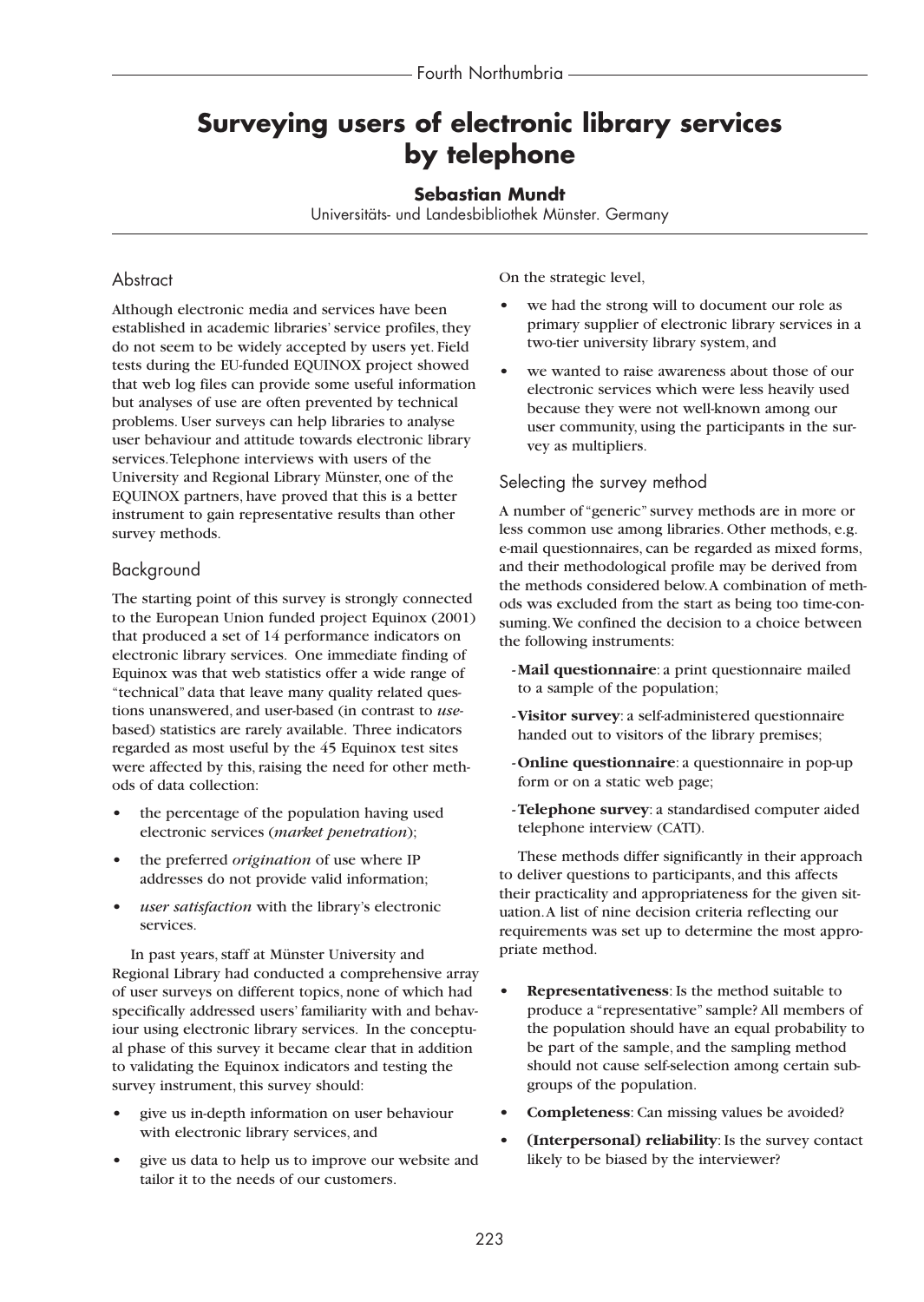- **Return rate:** Will many contacts be likely to respond?
- **Call-back**: Can non-respondents be contacted again?
- **Return time**:Will responses be quickly available for analysis?
- **Preparation**: Has the survey method been conducted in a similar setting before? Is any experience available on the local level?
- **Data format**:Will the survey generate data in the format needed for analysis, or will print results have to be transformed into electronic data?
- **Materials cost**: Can the method be executed at low cost of materials, i.e. postage and communication costs? Staff costs are excluded here because they are inherent in some of the factors listed above. Costs for software tools did not arise.

For each method, the nine criteria were rated (+) for "advantage" or (-) for "disadvantage" in the decision table shown in Figure 1:

#### *Figure 1: Selection of the survey method*

|                      | Mail<br>questionnaire | <b>Visitor</b><br>survey | Online<br>questionnaire | Telephone<br>survey |
|----------------------|-----------------------|--------------------------|-------------------------|---------------------|
| Representativeness + |                       |                          |                         |                     |
| Completeness         |                       | +                        | +                       |                     |
| Reliability          | $\,{}^+$              | +                        | +                       |                     |
| Return rate          |                       |                          |                         |                     |
| Call-back            | $\ddot{}$             |                          |                         | $\ddot{}$           |
| Return time          |                       |                          | +                       |                     |
| Preparation          | $\,{}^+$              |                          |                         |                     |
| Data format          |                       |                          | $\ddot{}$               |                     |
| Materials cost       |                       |                          |                         |                     |

Although the criteria were not weighted and no formal calculation was applied, it was evident that the method had to support the generation of a representative sample that enabled us to calculate market penetration and other items of user behaviour from the survey results. This ruled out two methods, including the online survey.This method, in spite of its growing popularity and excellent design options ("split" and "jump" procedures, rotation of questions and answers, implementation of multimedia elements etc.), is likely to produce a self-selective sample for the following reasons:

- a) Frequent and experienced users of the Internet are more willing to respond to an online survey than others (Hauptmann/Landers, p.37);
- b) Although the rapidly spreading use of the Internet certainly supports the acceptance of electronic library services, some members of the population might still use the Internet less frequently than others, thus not taking notice of the survey;
- c) In principal, taking part in a survey should not impose any costs to participants.Accessing a survey from a home PC, however, will in many cases involve communication costs.

#### Important issues

#### SAMPLING

It is important to know how many persons have, in fact, not been included in the sample although they were contacted, including persons that could not be contacted although telephone numbers were verified.

By generating the sample from our customer database and the university phone book, we achieved an acceptable inclusion rate of 88 per cent.A sample size of n=873 was then calculated, giving consideration to availability of survey staff during the field phase. This had been set up as four weeks in June and July 2000 (50 per cent during the semester).The length of the field phase was based on an estimate of 5 successful interviews per working hour.

A total of 303 interview contacts were positively established and conducted. Only 19 people refused to take part in the survey.

Although a minimum of four contact attempts per interviewee at different times and on different days was agreed upon until a contact was regarded as "unsuccessful", 334 telephone numbers could not be verified during the field phase. To classify these "pending" contacts, all telephone numbers that had not been verified or shown to be incorrect in the field phase were approached again in a follow-up phase in autumn. During this follow-up, no more interviews were conducted.About two-thirds of these numbers turned out to be invalid or wrong, and 117 persons had been absent during the field phase.

*Figure 2: Sample generation*



Invalid telephone numbers do not systematically affect the quality of the survey results (Költringer, p.110) and can therefore be excluded from the calculation of a net exhaustion rate. The result of a 54% return rate is calculated from the 303 successful contacts and those that were regarded as quality relevant (refusals and cases of absence).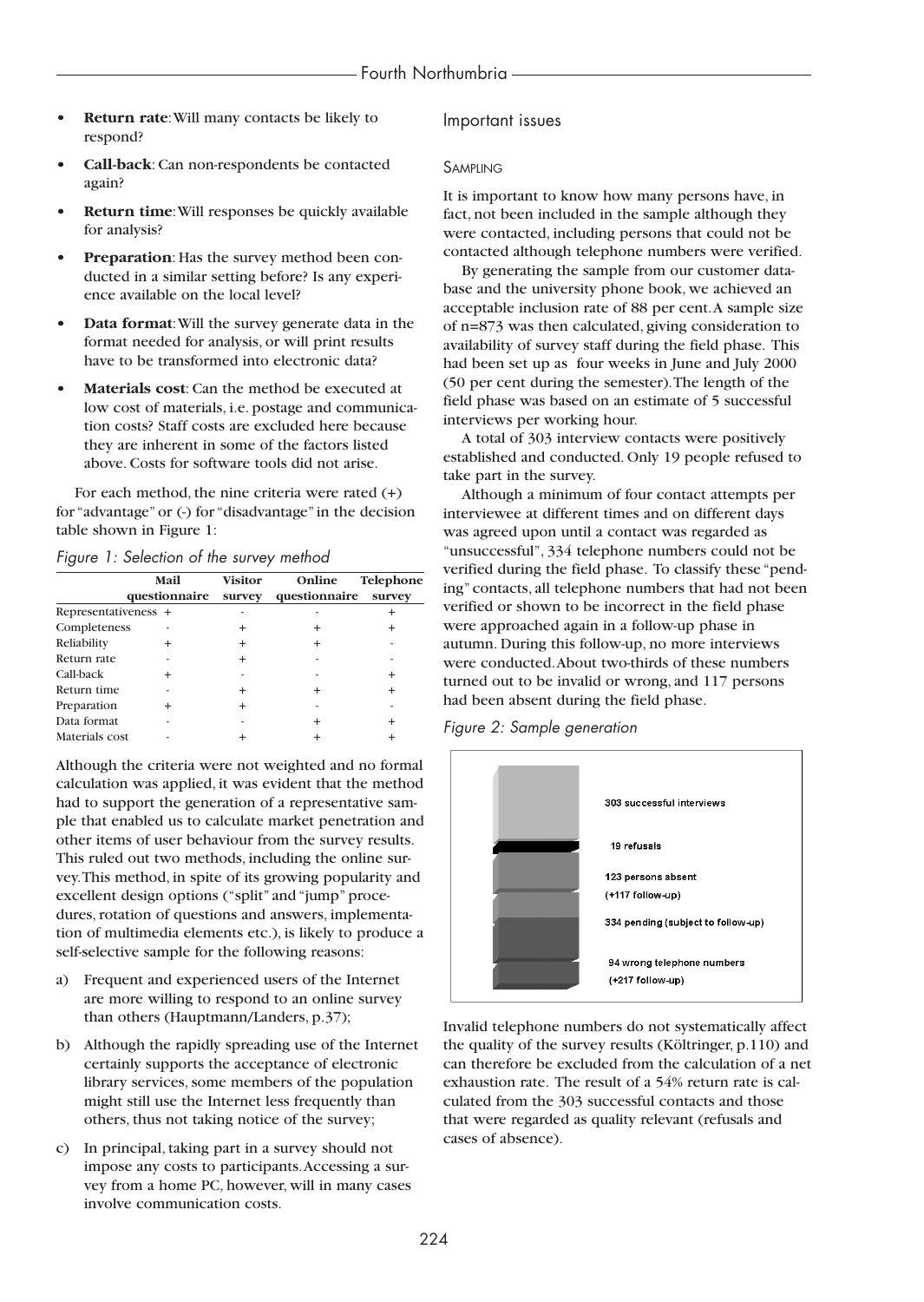#### INTERVIEW SITUATION

A telephone interview is a complex social situation to manage.The following aspects require careful preparation:

- **Anonymity:** Lack of legitimisation requires careful build-up of the interview;
- **Initiative:** Flexibility that allows preparation of the opening section of the interview, and to generate answers on difficult questions, like those regarding anonymity and possible consequences of the survey. Flexibility also allows for call-back routines. Many call-back appointments that were scheduled, however, were refused when contact was reinitiated at the appointed time.
- **Mono-sensory contact:** Telephone communication lacks visual and other perceptual feedback, which may affect comprehension of the questionnaire. Short sentences and simple terminology are therefore required, especially if language problems exist;
- **Spoken word communication** is ambivalent. It can clarify, but also raise misunderstandings. Response errors and misunderstandings can be corrected immediately, but interviewer bias is likely to appear and thus requires a standardised questionnaire and procedures;
- **Closed circuit:** Confidence and intimacy of a telephone interview encourages open answers;
- **•** R**emote situation:** Persons interviewed may be distracted by third parties at home or in the office, at worst resulting in a break-up of the interview.

The interviews were conducted by two people who had gained experience in telephone marketing research, although neither of them had conducted a telephone survey before.Thus, mutual supervision between interviewers was essential for standardising interview procedures and increasing their experience with the method.

#### STAFF TIME SPENT

It may be argued that the time consumed by this survey method is significantly higher than for other methods. Figure 3 compares staff days spent on the telephone survey to the most "simple" alternative, a survey questionnaire handed out to library visitors. Comparative data are taken from our last general user satisfaction survey in May 2000 and, where relevant, have been modified to meet n=303.

The results show that it took four days longer to survey the same number of persons by telephone than using self-administered questionnaires.This difference mainly resulted from the time spent on unsuccessful telephone contacts, which took longer than data input on written questionnaires.



*Figure 3: Comparing staff days spent*

## **Questionnaire**

The survey items chosen strictly followed the aims mentioned above, and item selection was based on an average interview duration of five to eight minutes. No attempt was made to assess all relevant facets of user behaviour or satisfaction. 17 questions were divided into the following sections:

- Frequency of library visits
- Internet use
- Use of electronic library services
- Origination of use
- User-friendliness of electronic library services
- Learning behaviour with electronic library services
- Demographic criteria

The survey questionnaire was transformed into an electronic form, allowing the interviewer to input answers immediately into an MS Access database. While the order of questions remained unchanged throughout all interviews, all single or multiple choice answers featuring ordinal scales (quantity of use, etc.) were rotated.

#### Experiences and consequences

- **•** The EQUINOX performance indicators "market penetration" and "remote use" were positively tested, provided that the sample can represent the population to be served. Both indicators have been included in a technical report, which will extend ISO 11620 later in 2001.
- **•** Due to a short sample period, too many contacts remained pending.
- **•** Care must be taken to minimize interviewer's influence on the survey results.
- **•** Subject and credibility of the institution led to a high response rate (one rejection in 16 interviews).